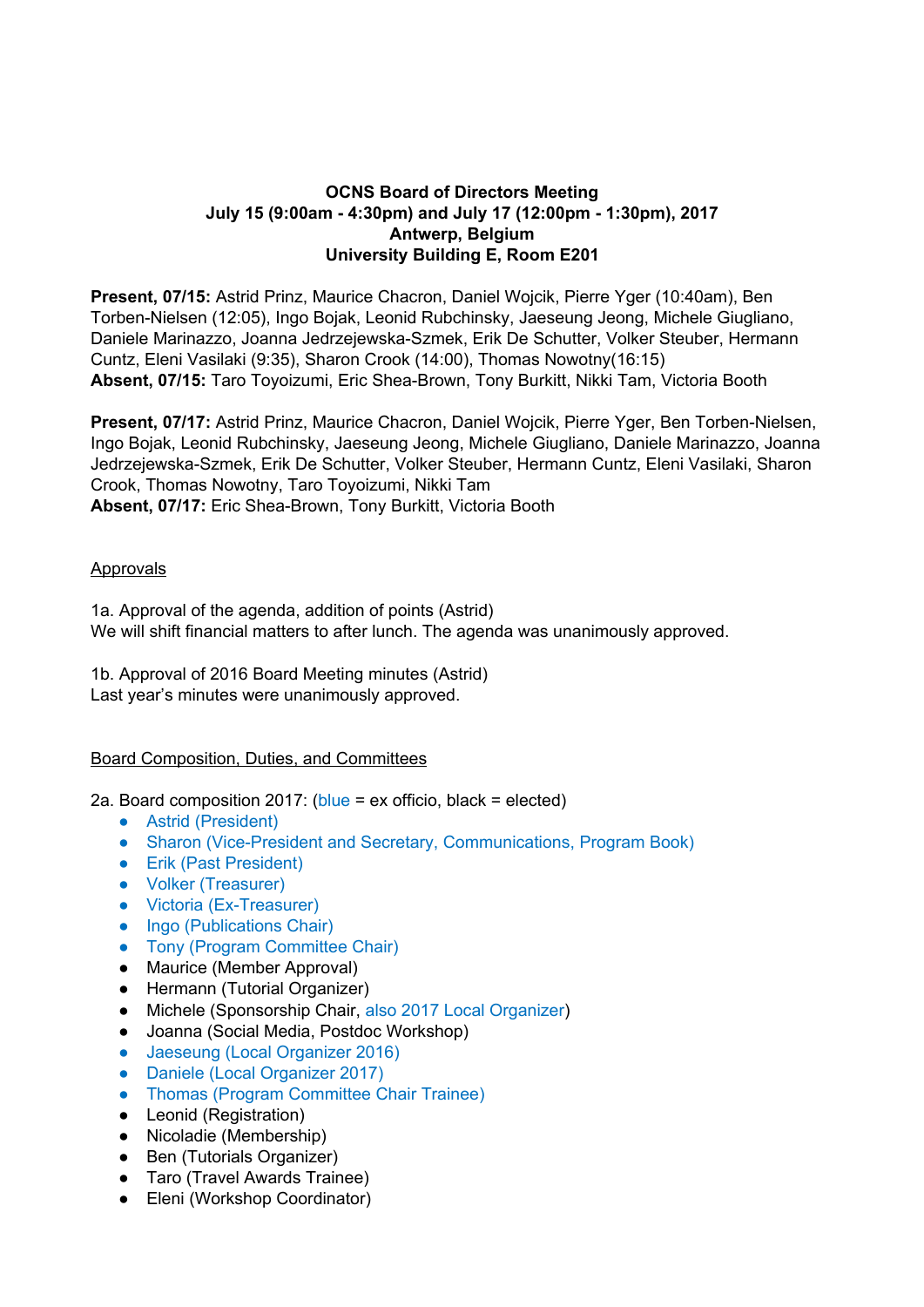- Eric (Local Organizer 2018)
- Daniel (Travel Awards)
- Pierre (Webmaster, Registration)

## 2b. Directors rotating off after 2017

- Sharon
- Tony
- Jaeseung
- Nicoladie
- Ben
- Daniel

Astrid suggests to offer Sharon to stay for another term as VP, or at least keep with the program book preparation. (Program book will not be offered as print version in the future.) Sharon accepts all which is approved by the Board. Tony will rotate off the Program Committee chair.

## 2c. Task division within the Board:

We need for 2018: Trainees for several duties (Membership, Tutorials, Workshops, Sponsorship, Website).

# 2d. Director elections for 2018:

How many directors should be elected for 2018? The OCNS bylaws say the Board should have 10 to 25 members. 15 will continue from 2017. Astrid suggests electing 4 or 5 new ones and that we should discuss whether one be a student/postdoc. Additional rules on director candidates:

- Board voted in 2016 that prior involvement in CNS should be required.
- Board voted in 2016 that no candidates will be accepted that would cause two board members from the same lab.

One of the newly elected members should start shadowing Maurice (Membership) in January. We recommend every Director starts shadowing from the start of their time on the Board. We recommend every Director writes down / keeps updated instructions for duties coming with his/her specific job. The documents will be collected by Astrid and made available to everybody.

We decided to elect four new Directors and for missing jobs approach people and ask them to take ex-officio positions. We decided that we will take the four candidates with the most votes, no matter what rank, with no specifically selected postdoc Director. The rules for selection will be considered and applied by the Nominating Committee (see below).

## 2e. Executive Committee composition 2018

- Astrid (President)
- Erik (Past President)
- Sharon(Vice-President)
- Thomas (PC Chair)
- Volker (Treasurer)
- Victoria (Ex-Treasurer)
- Board representative 1 (2017: Daniel)
- Board representative 2 (2017: Pierre)

Board representatives for 2018 will be selected later.

## 2f. Nominations Committee

The 2017 Committee consisted of Daniel, Erik, and Sharon. We need to appoint a replacement for Daniel and Sharon (who has taken on additional roles). Erik will continue on the committee. Two new members were elected for 2018: Maurice, Eleni.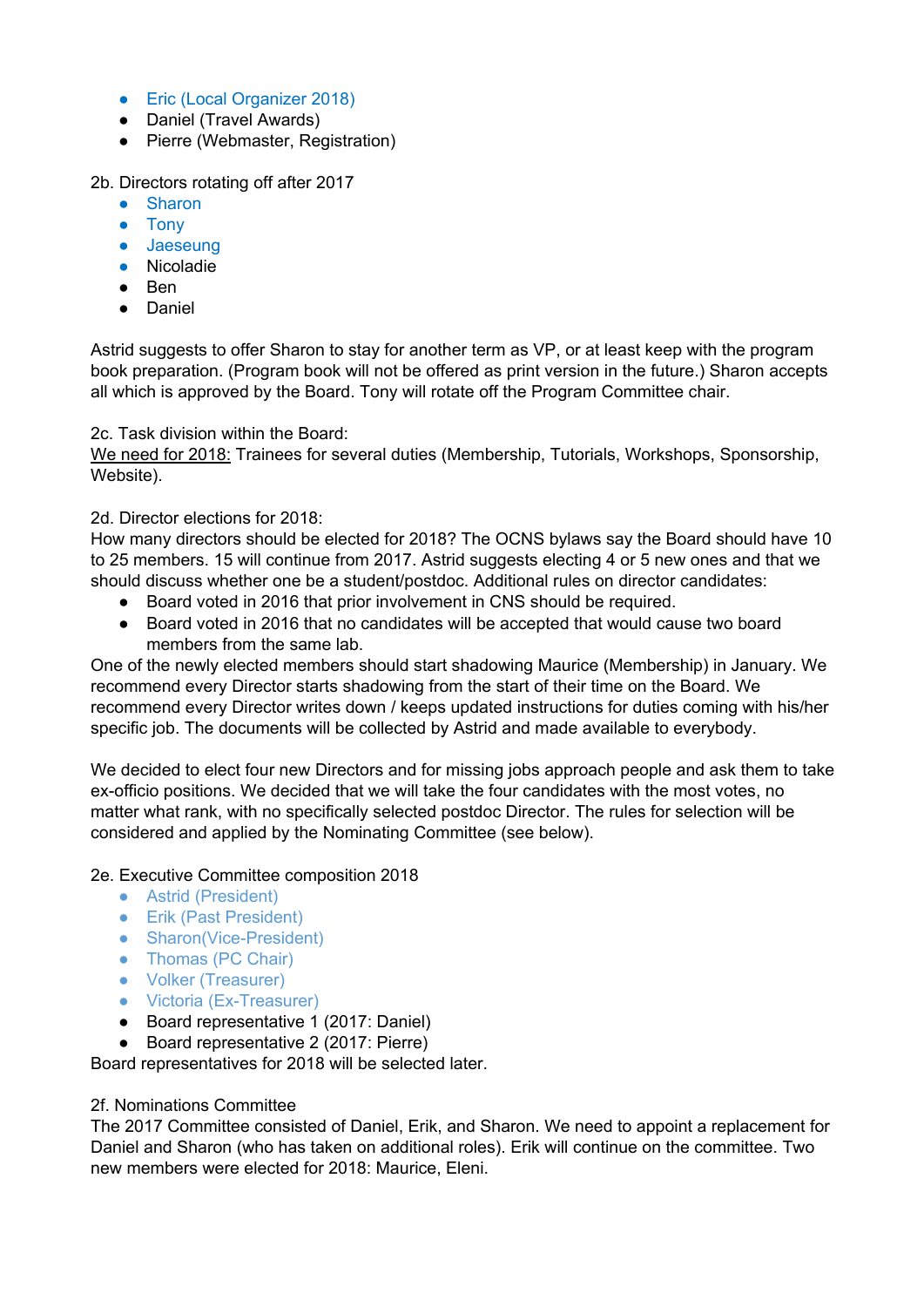# Membership

3a. Report on membership (Astrid)

- 185 faculty members (2016 was 172)
- 120 postdoc members (2016 was 118)
- 195 student members (2016 was 304)
- 1420 inactive members (2016 was 1104)

It is suggested that we can organize a membership drive, especially among students, once some of the new incentives are established.

We agree that we would like to strengthen the meeting and organization. In Europe it is difficult to compete with the Bernstein Meeting. We should try to maximize the impact of the Seattle meeting. One idea is to talk to the Bernstein people, first Hermann, then Astrid will talk to them. A few ideas were to decrease membership costs and to email the inactive members to join back, like the SfN does.

There was a discussion of journals, discounts on publication fees, and journal access for members. However, we have an existing relationship with Springer re J. Comp. Neurosci. which might possibly be reconsidered in the near future. We will revisit this topic once the relationship with Springer is re-considered.

There was agreement that OCNS needs to improve impact by encouraging regional meetings by contacted possible regional organizers, and we should explore other new benefits for members. Certainly we can emphasize existing benefits and improve outreach and publicity including:

- We should have facebook / twitter feeds on the OCNS website.
- We need to be more proactive in contacting potential members (Sharon, Joanna, Pierre).
- We should talk to members from Brazil (Antonio Roque) and Chile regarding regional meetings.

## 3b. Members Meeting (Astrid)

The agenda for the Member Meeting includes:

- Reports from President, Treasurer, PC Chair
- Mascots
- CNS\*2018 presentation
- CNS\*2019 announcement about call for proposals

3c. Outreach and social media (Sharon, Joanna, Pierre) Social media presence has improved and we will continue to try to attract further visibility here.

3d. Proposal (by grad student Chase Brown) for local OCNS chapter at OUHSC (in Oklahoma) We agree to send him an encouraging email to join OCNS, have his colleague students join, and go ahead with their plans. We do not have a formal institution of student chapter organization. If he wants to make this a formal proposal, we would encourage him to come to the next meeting in Seattle and present it in person.

3e. Ways to increase member engagement:

- Use ORCID to keep track of specific people in members database.
- We discussed the website, wondering if we should split content for members away from content for others.
- Another decision is whether to move to a more modern membership technology or to stay with memberclicks. Pierre is willing to inspect alternative options to memberclicks so that everything could be in one place but keep memberclicks functionality in terms of member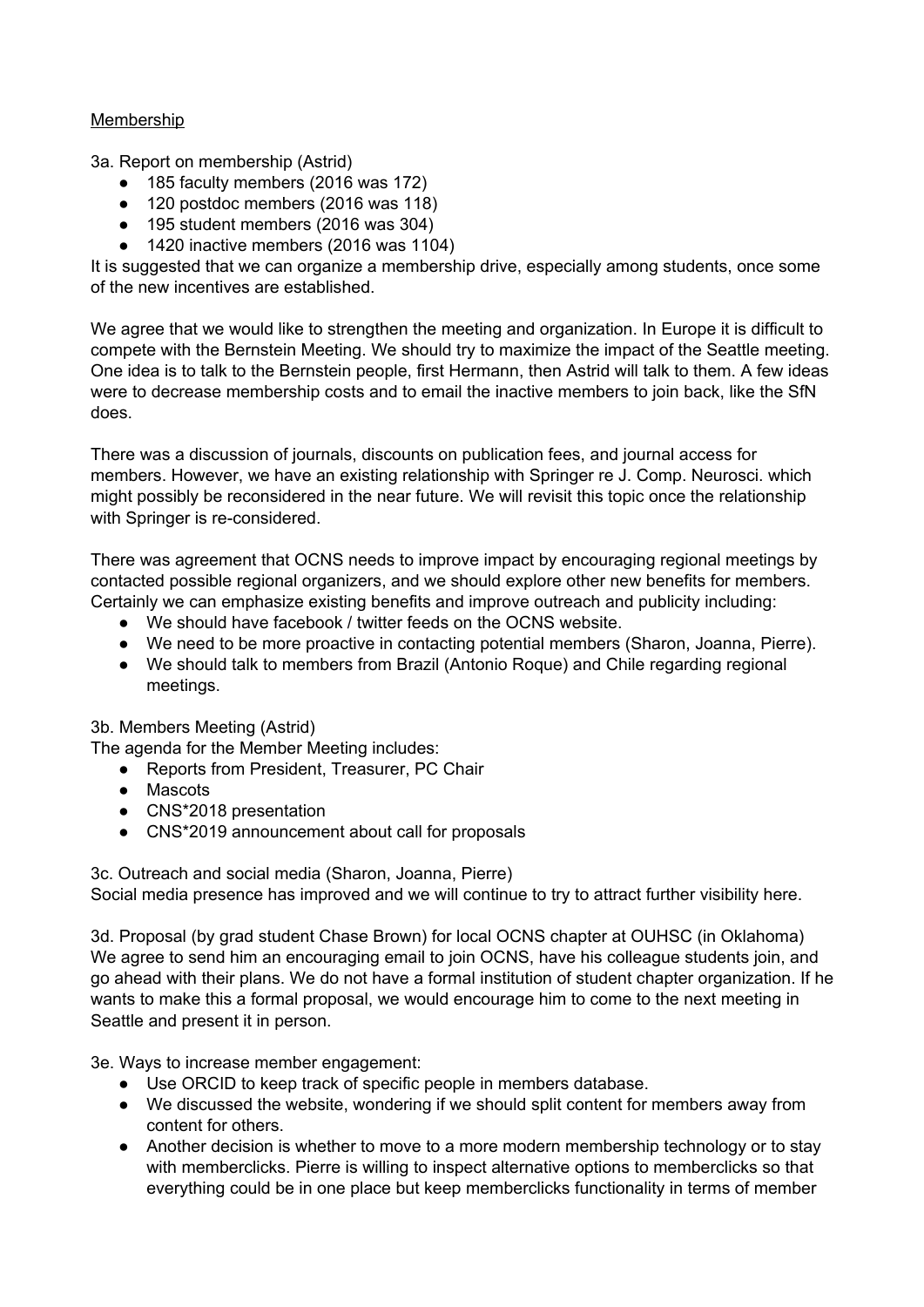management. Ingo points out that there is a problem with abstract submissions as well, which is discussed below, and perhaps both could be switched and integrated. Erik's suggestion (accepted) - Pierre makes a rapid scan of the options available for a replacement of everything. If not found, we stay with memberclicks for another year and deal first with replacing confmaster for meeting organization.

● Another idea to promote engagement is to send out a regular newsletter to members - to start this would occur every 6 months - with a letter from the President, etc. Sharon is willing to organize this effort. At some point, the newsletter should include information about the planned changes to the meeting structure. We could also ask Iranian students and other travel grant recipients that come to this meeting to write something regarding their time at the meeting.

# CNS Meetings

4a. Report on CNS\*2017 (Michele, Daniele)

Everything seems to be under control. Regarding the banquet tickets, we decided that only the Board Members who paid for their tickets will get them.

4b. Report on CNS\*2018 Planning (Astrid)

There are three local organizers - Christof Koch, Adrianne Fairhall, and Eric Shea-Brown - the last one is the representative on the OCNS Board. The Seattle group promises to send an updated budget by July 31st. There are concerns about the lack of meeting room costs in the budget. It was suggested that Astrid also contact them regarding an update on whether the proposed local funding of \$20,000 has been obtained. Costas Anastassiou from the Allen Institute will give the presentation at the 2017 Members Meeting.

4c. Planning for the Program Committee (Tony, Thomas)

Suggestions:

- The selection of keynote speakers for next year should be done by the present Program Committee so that there is no need to wait for the new Program Committee members.
- This should occur in parallel with replacing some of the present Program Committee members.

When inviting the keynote speakers, we should offer them a banquet ticket and a T-shirt. Tony prepared a report with the abstract submission numbers, geographical locations of all

submissions, and highlighting trends and issues. There were fewer withdrawals (only 2), and the authors reported withdrawing due to lack of funds. There are six Program Committee members to replace this year, which is higher than usual.

## 4d. Planning for Tutorials (Ben, Hermann)

Next year we will keep the structure the same as this year. This year we will poll participants of the present tutorials how they liked the structure, do they want changes, etc. The budget for tutorials will stay the same - 10,000 USD. Christof Koch has declared that he wants to give a tutorial.

4e. Planning for Workshops (Eleni)

The Board decided in 2016 that policies for workshop selection should be shared in a document. This is now available at:

https://docs.google.com/document/d/1BRSDsSFilV5i4BiPeOoXii94XB\_1nF001Kh1k91mkEk/edit? [usp=sharing](https://docs.google.com/document/d/1BRSDsSFjlV5i4BiPeOoXii94XB_1nF001Kh1k91mkEk/edit?usp=sharing)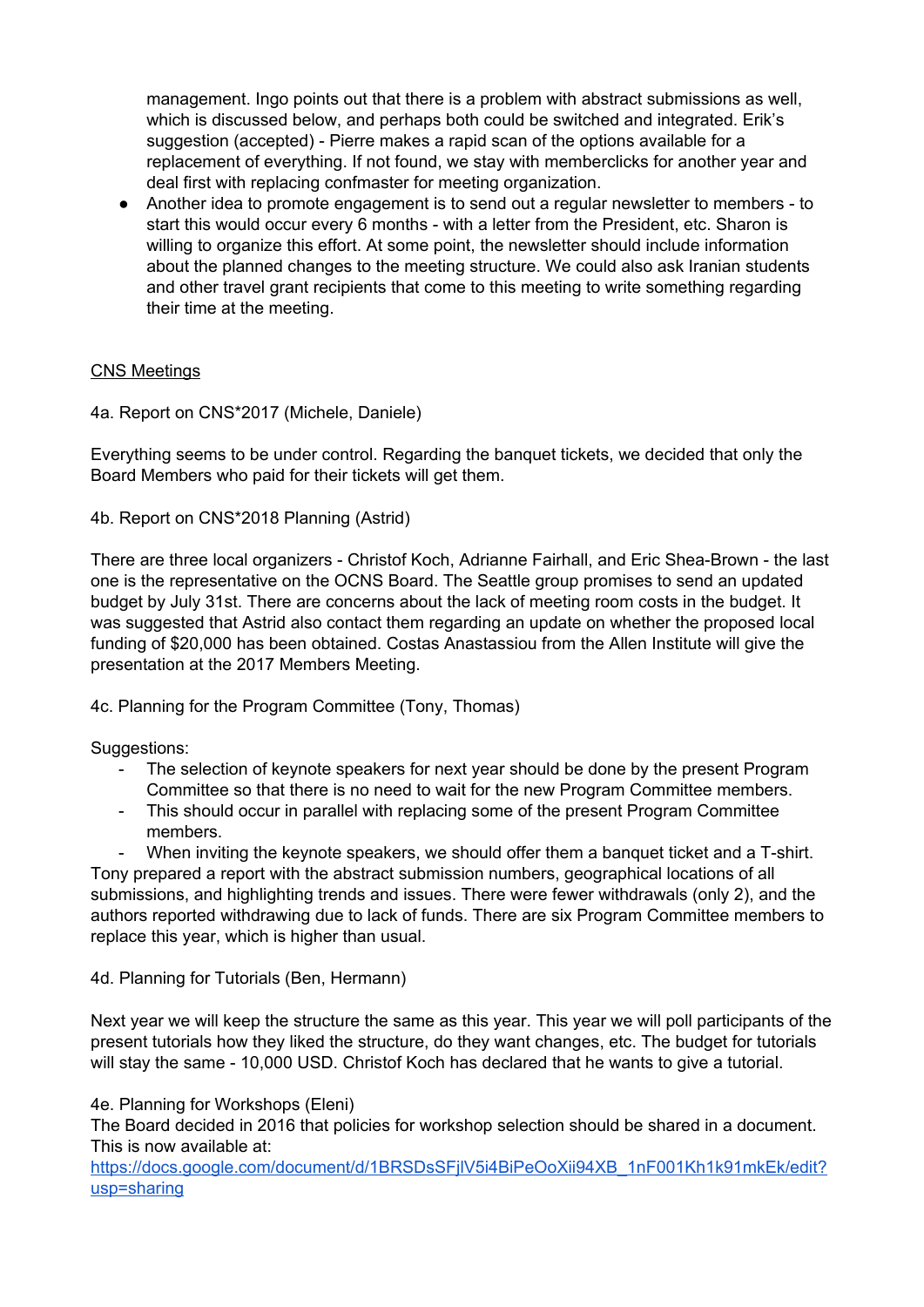and is updated based on last year's experience (deadlines added). The workshop organisers should be encouraged to advertise the workshops to mailing lists etc. Also, Eleni needs a deputy for next year. The aim is to have the list of workshops online during the registration period.

4f. Travel Awards and Tutorial/Workshop Support (Daniel, Taro, Ben, Hermann, Eleni) The procedures for assigning awards should be recorded. Daniel presented his report on award requests and assignments.

# 4g. Call for CNS2019 and Beyond (Astrid)

We discussed the meeting structure (see below) and possible joint/overlapping of the meeting with the INCF Congress. The plan is to issue a general call for proposals, but we will also invite potential local organizers specifically. However, the 2019 location should be in Europe. Barcelona was mentioned at the 2016 Board meeting, and there is interest on their part in submitting a proposal. For now it seems that Gaute Einevoll is not interested in submitting a proposal for 2019. The call for proposals needs updating based on this discussion. For 2020, Patricio Orio from the University of Valparaiso in Chile has expressed interest in submitting a proposal.

Regarding the joint meeting with the INCF, should we do a joint meeting or a meeting with some overlap? Strategic advantage is not clear. Does this depend on meeting in a location where there is a INCF Governing Node? No clear decision was obtained on this item.

The current proposal for changing the meeting structure can't be implemented before the 2019 meeting. The primary proposal is to keep the same structure for Saturday, Sunday, and Monday, to include some parallel sessions on Tuesday, and to have a full day of workshops on Wednesday. Registration options: Workshop registration would include a 2 day only option. Tuesday should include a poster session which should not be parallel, so the participants of the main meeting and workshops could both participate. This means that the call for proposals should include outlining a meeting that runs Saturday through Wednesday with a need for 8 rooms on Tuesday and Wednesday where at least two of the rooms are fairly large. If we will have a keynote speaker on that day, we will still need the one large room on Tuesday. We voted on implementing this change with one opposed and one abstention.

## Abstract and publication issues (Tony, Ingo, Sharon)

5a. Abstract revision after reviewer comments

This question comes up every year. In previous years, board judged this to be not feasible within our timeline. This should be made explicit in the call for abstracts.

5b. Change in (BMC or other?) publication format and possible use of abstract template Ingo presented his ideas about using a form-based website to keep the formatting simple and less time consuming for the Publication Chair. The current system requires a great deal of editing due to author errors. Sharon added that this also would help with the program book as long as it will output the needed csv file with the information needed for all abstract submissions. The biggest issue is whether we can find a new system for handling conference abstract submission that will also allow for review. If registration provides a number that is required for submission, then a script could check numbers in a checking stage immediately upon submission. (Number is better than a name where there could be matching problems.) OpenConf, EasyChair, etc should be investigated. In the next month, Ingo, Pierre, Thomas, and Sharon (program book requirements) should discuss this. It must be fully functional and tested by the end of November. This will be done this year and then we will consider possible additions or changes to memberclicks and the website next year. We are looking for a system that is less than \$2000 per year. (Confmaster is from \$600 - \$1000 per year.) The board unanimously voted to have this committee work on this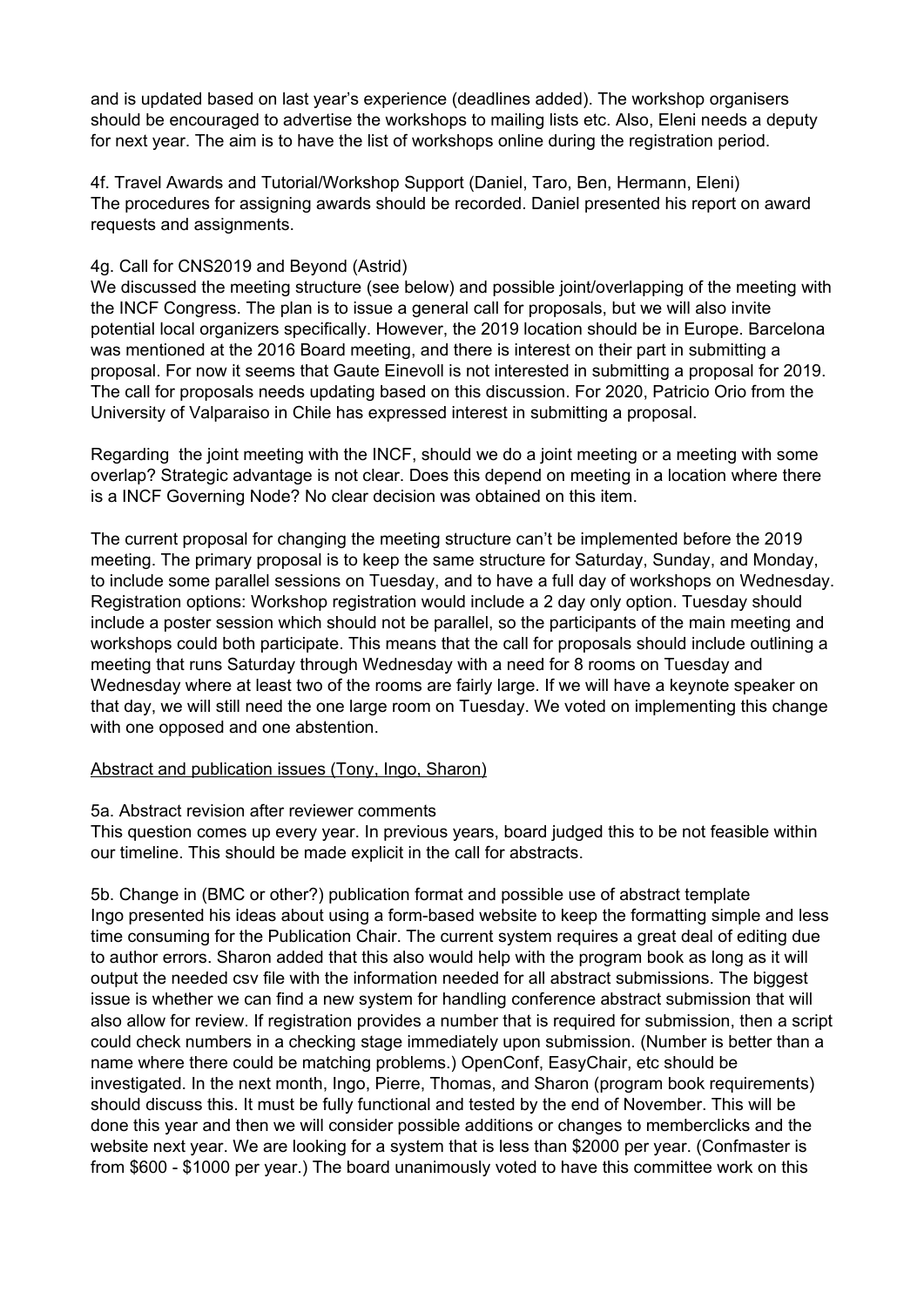item and that we will implement it in the coming year unless there are major issues that cannot be settled with any of the possible new systems.

Ingo also indicated that BMC was more responsive this year, allowing for multiple files and giving a better price. They also did checks for re-use of text (plagarism -- see next item). BMC is still more expensive but they provide good exposure. Frontier does not register the abstracts so exposure is less. Erik suggests trying to solve the submission and review problem and stick with BMC for one more year.

Discussion of F1000 OCNS Channel: Pierre brought up the advantages of running a OCNS channel there. One advantage is that it would require no work on our part. Others (Ingo and Erik) pointed out the negatives -- essentially we have no control over the quality or content. We voted on whether we should either open a channel now or postpone the possibility until we know more about how the abstract publication will be done. Votes were two for now, four abstentions, and ten for postponing.

#### 5c. Previously published abstracts

BMC does not allow publication of abstract submissions that were previously published. This should be made explicit in the call for abstracts. There should be more details about expectations that might result in non-publication of an already accepted abstract. The Program Chair should develop a more detailed call for abstracts.

### Financial Matters

### 6a. Sponsoring: update and plans (Michele)

Michele contacted about 25 companies regarding sponsoring, but very few were supportive. Even HBP and Frontiers were not interested in sponsoring anything except for one workshop. Exhibitors seem more interested in experimental meetings. The same sponsors seem to be interested every year, and so far it has been impossible to get new sponsors.

## 6b. Financial planning for 2018 (Volker)

Volker proposes to keep the budget for the coming year roughly the same. There was some discussion of the funding of travel grant costs. Volker brought a proposal for reducing membership fees. This was approved unanimously by vote of the Board.

Current (1 - 2 - 3 years) Student 25 USD 37 USD 49 USD Post-doc 50 USD 75 USD 100 USD Faculty and other 100 USD 150 USD 200 USD

Proposed (1 - 2 - 3 years) Student 10 USD 15 USD 20 USD Post-doc 20 USD 30 USD 40 USD Faculty and other 50 USD 75 USD 100 USD

6c. Budget approval (Astrid) The budget was approved by unanimous vote.

## Miscellaneous and Matters Arising

7a. OCNS reaction to Trump administration travel policies